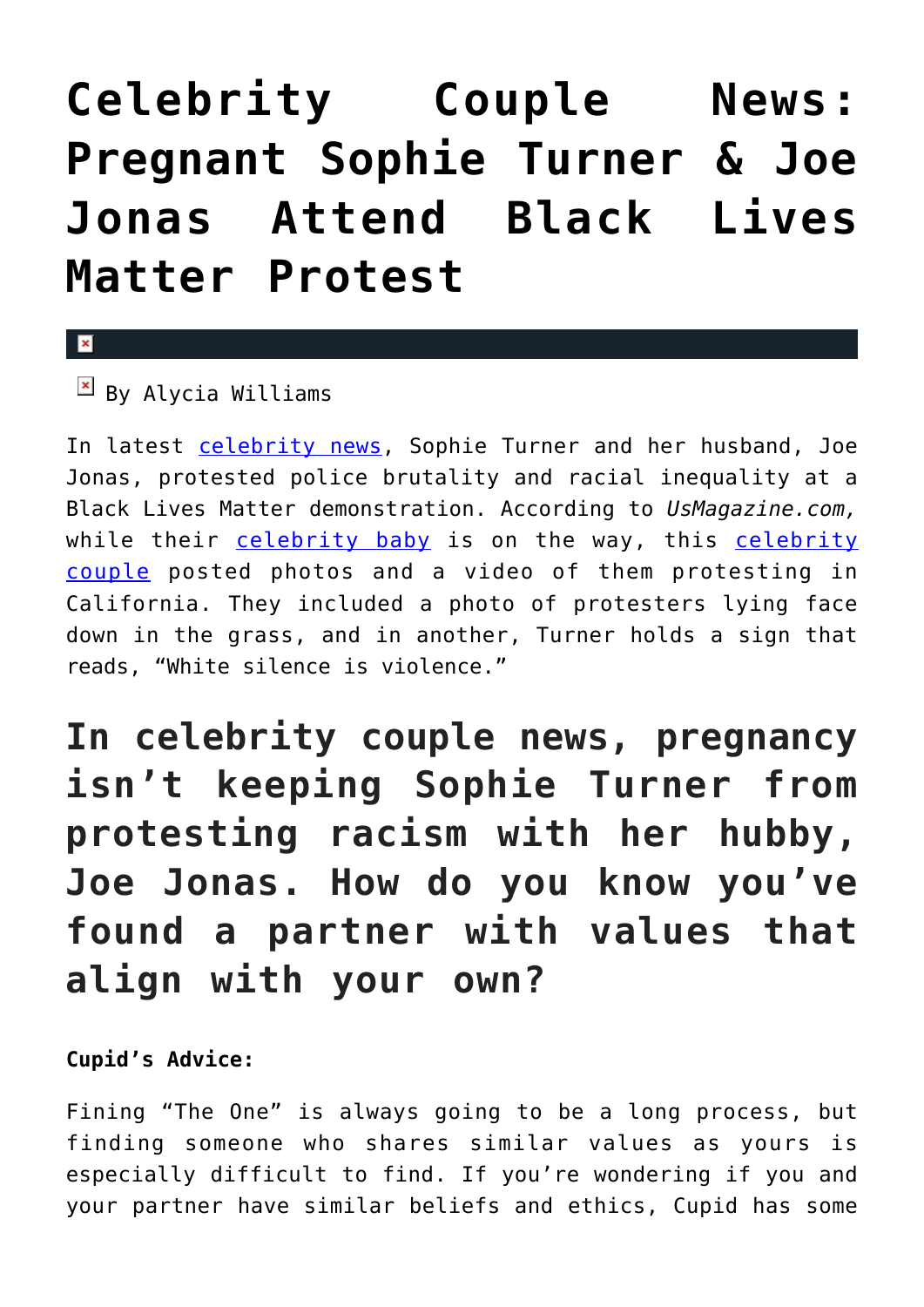advice for you:

**1. Just simply ask:** Don't be afraid to ask your partner how they feel about current events, politics, and social issues. It shouldn't be an interrogation session, but just you just casually asking your partner a question. This is so much easier than trying to figure out on your own, and you're bound to get a more real and authentic answer.

**Related Link:** [Celebrity News: Thomas Rhett & Wife Lauren Speak](http://cupidspulse.com/134809/celebrity-news-thomas-rhett-lauren-speak-out-against-racism/) [Out Against Racism for Adopted Daughter](http://cupidspulse.com/134809/celebrity-news-thomas-rhett-lauren-speak-out-against-racism/)

**2. Are they just as excited as you are?:** Whatever makes you excited when it comes to your values, whether it's protesting, donating, or a post on Instagram, should make your partner feel the same way. Typically, if you both feel the same way about something, you'll both want to help. On the side, the things that make you angry or upset in society, should make them feel the same way.

**Related Link:** [Celebrity News: Blake Lively & Ryan Reynolds](http://cupidspulse.com/134789/celebrity-news-blake-lively-ryan-reynolds-donate-naacp/) [Donate \\$200,000 to NAACP Legal Defense Fund](http://cupidspulse.com/134789/celebrity-news-blake-lively-ryan-reynolds-donate-naacp/)

**3. Do you both see eye to eye on the simple things?:** If you two are disagreeing on something simple in the grand scheme of things, then you probably don't have similar ethics and values. Pay attention to the small things you may be bickering about and take a birds eye view to it. You may be able to see your partner's values more clearly.

**What are some more ways to know you've found a partner with values that align with your own? Start a conversation in the comments below!**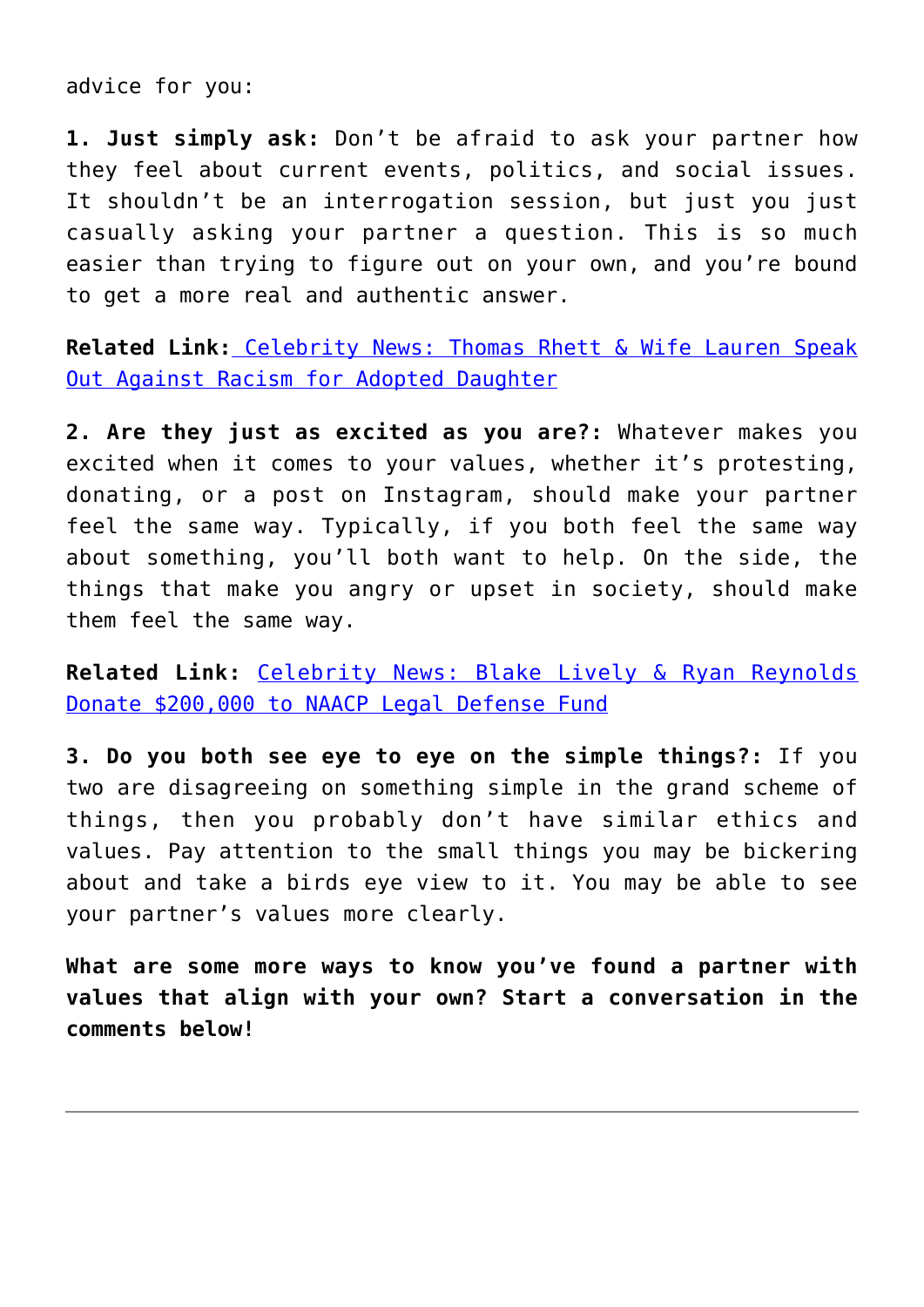# **[Celebrity Vacation: Joe Jonas](https://cupidspulse.com/131862/celebrity-vacation-joe-jonas-sophie-turner-romantic-vacation-second-wedding/) [& Sophie Turner Take Romantic](https://cupidspulse.com/131862/celebrity-vacation-joe-jonas-sophie-turner-romantic-vacation-second-wedding/) [Vacay After Second Wedding](https://cupidspulse.com/131862/celebrity-vacation-joe-jonas-sophie-turner-romantic-vacation-second-wedding/)**

#### $\mathbf x$

 $B_y$  [Emily Green](http://cupidspulse.com/130726/emily-green/)

In the latest [celebrity news,](http://cupidspulse.com/celebrity-news/) newly married couple Joe Jonas and Sophie Turner were spotted on a romantic vacation in the Maldives, according to *UsMagazine.com*. This [celebrity couple](http://cupidspulse.com/celebrity-news/celebrity-dating/) had a surprise wedding in Las Vegas following the 2019 Billboard Music Awards, and recently exchanged vows at a second ceremony in France at the end of June.

**This celebrity vacation is a romantic getaway of sorts post second nuptials. What are some ways a vacation with your partner can make your relationship stronger?**

### **Cupid's Advice:**

Everyone needs a vacation! Getting away gives couples a chance to escape from everyday life and focus solely on their relationship and their love. Here are a few of Cupid's ways that a vacation can only make your relationship grow stronger:

**1. Traveling creates memories:** Traveling with your partner can create memories that you both will look back on for years to come. By exploring new adventures with your partner, you can come across new experiences and discoveries not only in your travels, but in yourself and your partner as well.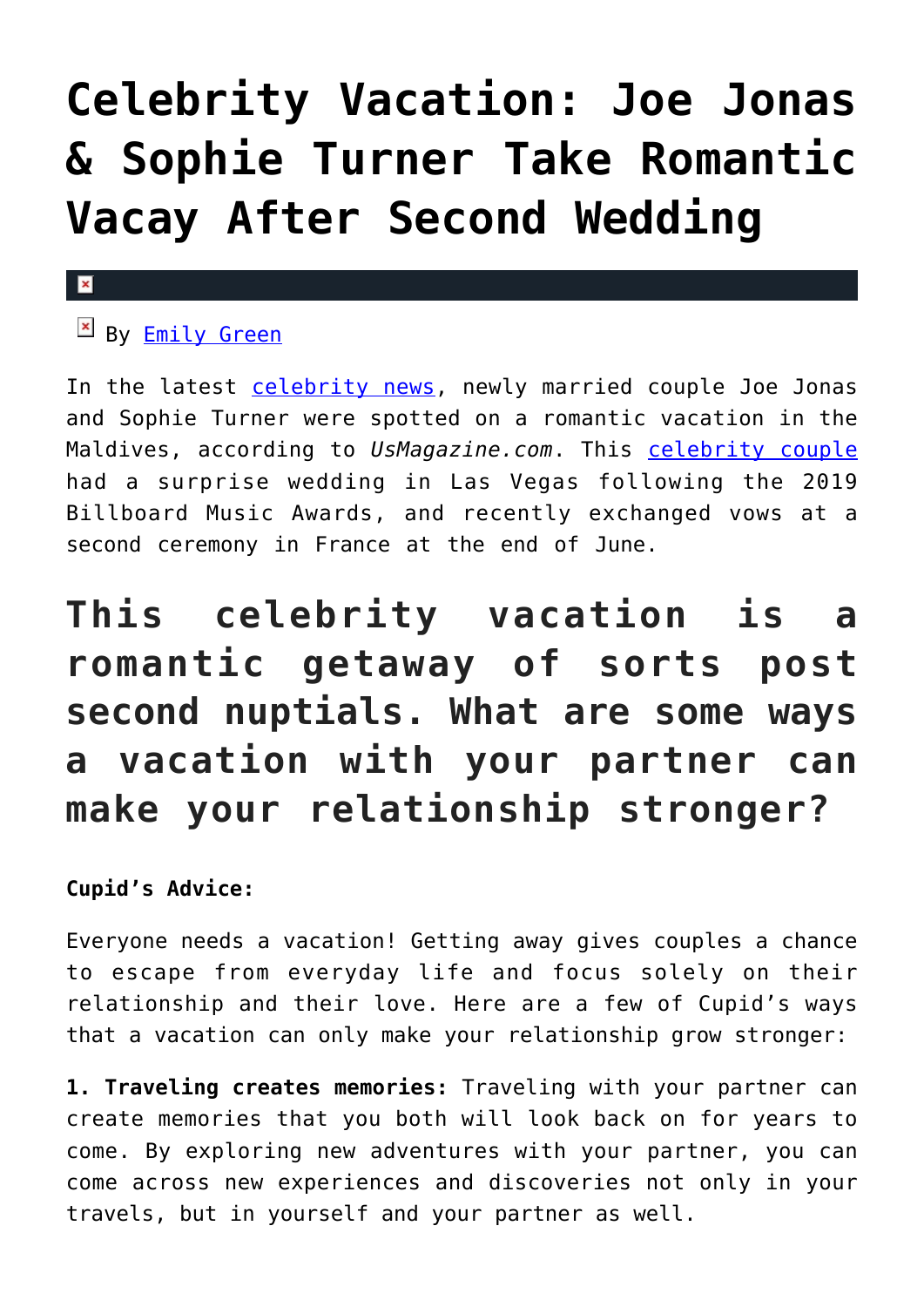**Related Link:** [Vacation Destinations: Underrated Vacation](http://cupidspulse.com/130626/vacation-destinations-underrated-vacation-locations/) [Locations](http://cupidspulse.com/130626/vacation-destinations-underrated-vacation-locations/)

**2. Exciting activities can increase passion:** By trying new things with your partner, the passion in your relationship will grow stronger and stronger. Whether it's watching your partner overcome a fear, or even bungee jumping for the first time together, the thrill of accomplishing any exciting activity will ignite a deep passion in your relationship, one you can only share with your partner.

**Related Link:** [Celebrity Baby News: 'Bachelor' Alums Arie](http://cupidspulse.com/129913/celebrity-baby-news-arie-luyendyk-jr-lauren-burnham-bermuda-babymoon/) [Luyendyk Jr. & Lauren Burnham Soak Up Sun on Bermuda Babymoon](http://cupidspulse.com/129913/celebrity-baby-news-arie-luyendyk-jr-lauren-burnham-bermuda-babymoon/)

**3. You have time to get to know each other on a deeper level:** By vacationing with your partner, you have all the time in the world to spend with just you and your partner. You can learn new things about each other that you haven't uncovered yet, and you can experience new things you never thought of. You'll be able to return to your day to day lifestyle with a new understanding of you and your partner, and who you both are as individuals.

**What are some other ways a vacation can make a relationship grow stronger? Let us know in the comments below!**

# **[Celebrity Couple Joe Jonas &](https://cupidspulse.com/131321/celebrity-couple-joe-jonas-sophie-turner-kiss-paris-second-wedding-ceremony/) [Sophie Turner Kiss in Paris](https://cupidspulse.com/131321/celebrity-couple-joe-jonas-sophie-turner-kiss-paris-second-wedding-ceremony/) [Before Second Wedding](https://cupidspulse.com/131321/celebrity-couple-joe-jonas-sophie-turner-kiss-paris-second-wedding-ceremony/)**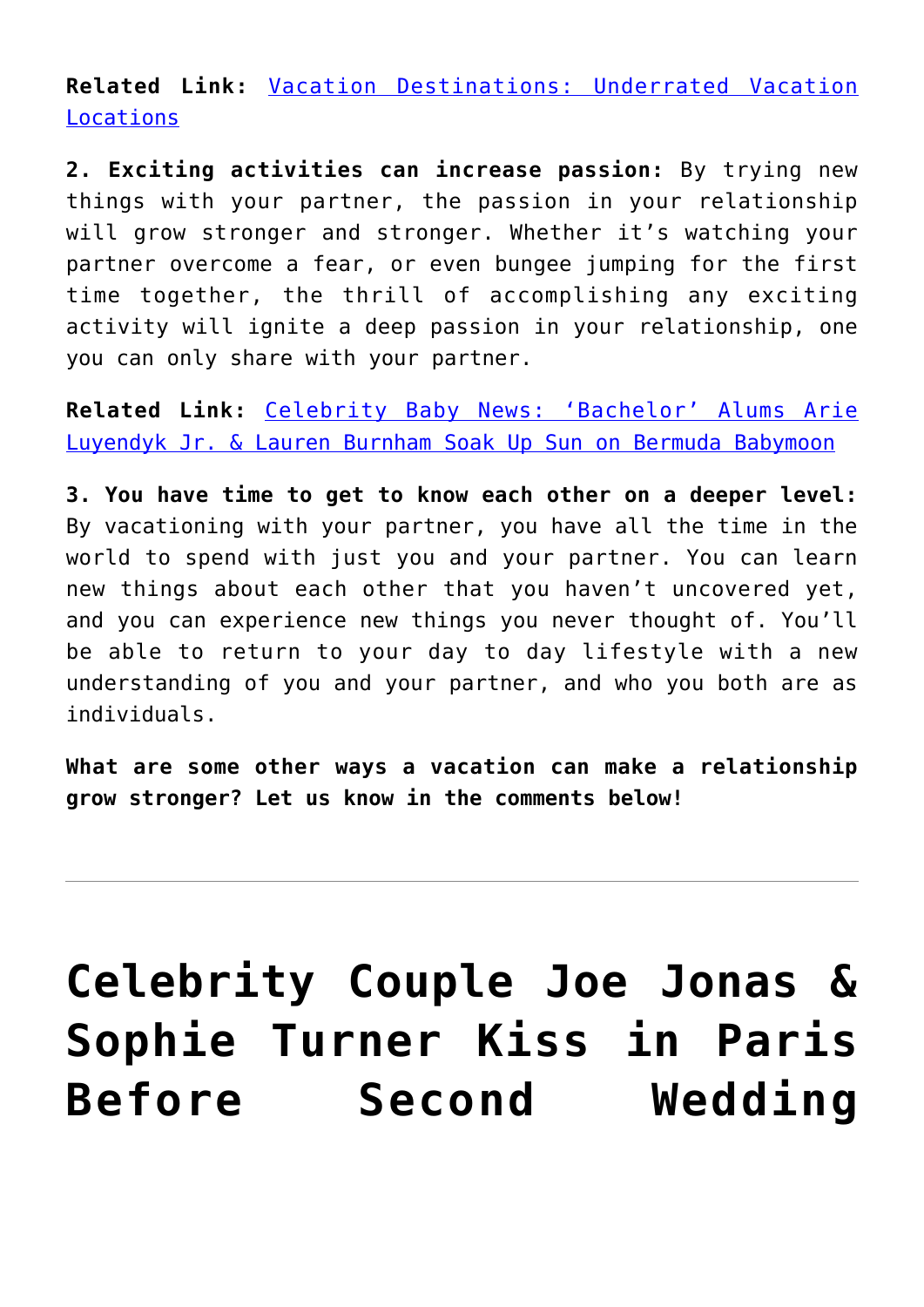## **[Ceremony](https://cupidspulse.com/131321/celebrity-couple-joe-jonas-sophie-turner-kiss-paris-second-wedding-ceremony/)**

#### $\mathbf x$

### By **Emily Green**

In the latest [celebrity news,](http://cupidspulse.com/celebrity-news/) [celebrity couple](http://cupidspulse.com/celebrity-news/celebrity-weddings/) Joe Jonas and Sophie Turner were spotted kissing in front of the Eiffel Tower in Paris. The smooch happened ahead of their second [celebrity wedding](http://cupidspulse.com/?s=celebrity+wedding) ceremony, which will take place in France later this month. According to *UsMagazine.com,* these celebrities tied the knot in a surprise Las Vegas ceremony after the Billboard Music Awards in May, and have been soaking up every possible moment of newly wedded bliss.

## **This celebrity couple is showing the love before their second wedding ceremony. What are some reasons to have more than one wedding celebration?**

#### **Cupid's Advice:**

Everyone's wedding is different, no matter the size, location, or if they have more than one! Whether a wedding is planned out or done in the spur of the moment, a wedding is an absolutely amazing event which deserves to be celebrated for as long as the couple plans. Here are some of Cupid's reasons why couples can have more than one wedding celebration:

**1. The wedding was a spur of the moment:** Maybe you and your spouse walked by a chapel and decided then and there to get hitched, or maybe you went to city hall because you didn't want a big fancy wedding. It doesn't mean your celebration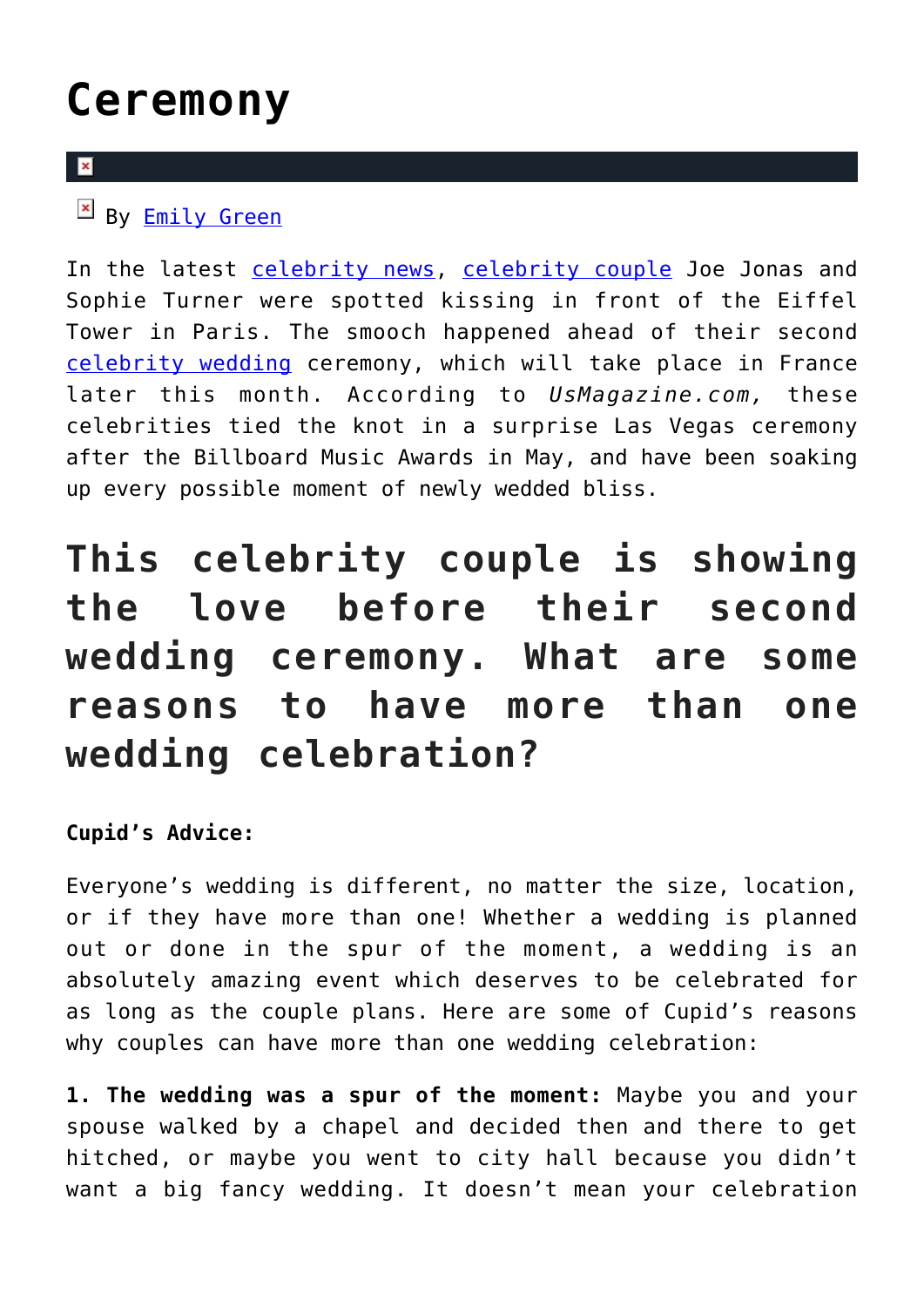can't be full of fun if you had a quick wedding!

**Related Link:** [Celebrity Wedding News: Chris Pratt & Katherine](http://cupidspulse.com/130867/celebrity-wedding-news-chris-pratt-katherine-schwarzenegger-married/) [Schwarzenegger Tie the Knot](http://cupidspulse.com/130867/celebrity-wedding-news-chris-pratt-katherine-schwarzenegger-married/)

**2. Certain people weren't able to attend:** Did you have a beloved family member you wanted by your side on your big day, but weren't able to attend for unforeseen circumstances? Don't worry, it doesn't mean you can't celebrate with them! Whether it's a small or big group, grab important friends and family to celebrate this awesome occasion and your new partner in life!

**Related Link:** [Celebrity Wedding: 'DWTS' Cheryl Burke and](http://cupidspulse.com/130374/celebrity-wedding-cheryl-burke-matthew-lawrence-marry/) [Matthew Lawrence Marry in San Diego](http://cupidspulse.com/130374/celebrity-wedding-cheryl-burke-matthew-lawrence-marry/)

**3. Location changes:** Did you want to have an exotic wedding but still want to celebrate at home? Go for it! Plan the wedding of your dreams no matter where it is, and then plan a separate celebration for your friends and family back home! You deserve the best on your special day, so if it makes you happy, go for it and don't look back.

**What are some other reasons why people could have more than one wedding celebration? Let us know in the comments below!**

# **[Relationship Advice: How to](https://cupidspulse.com/121363/relationship-advice-engagement-envy-dr-jane-greer/) [Handle Engagement Envy](https://cupidspulse.com/121363/relationship-advice-engagement-envy-dr-jane-greer/)**

 $\pmb{\times}$ 

 $\mathbb{E}$  By Dr. Jane Green

Fashion model Gigi Hadid really wants her boyfriend, Zayn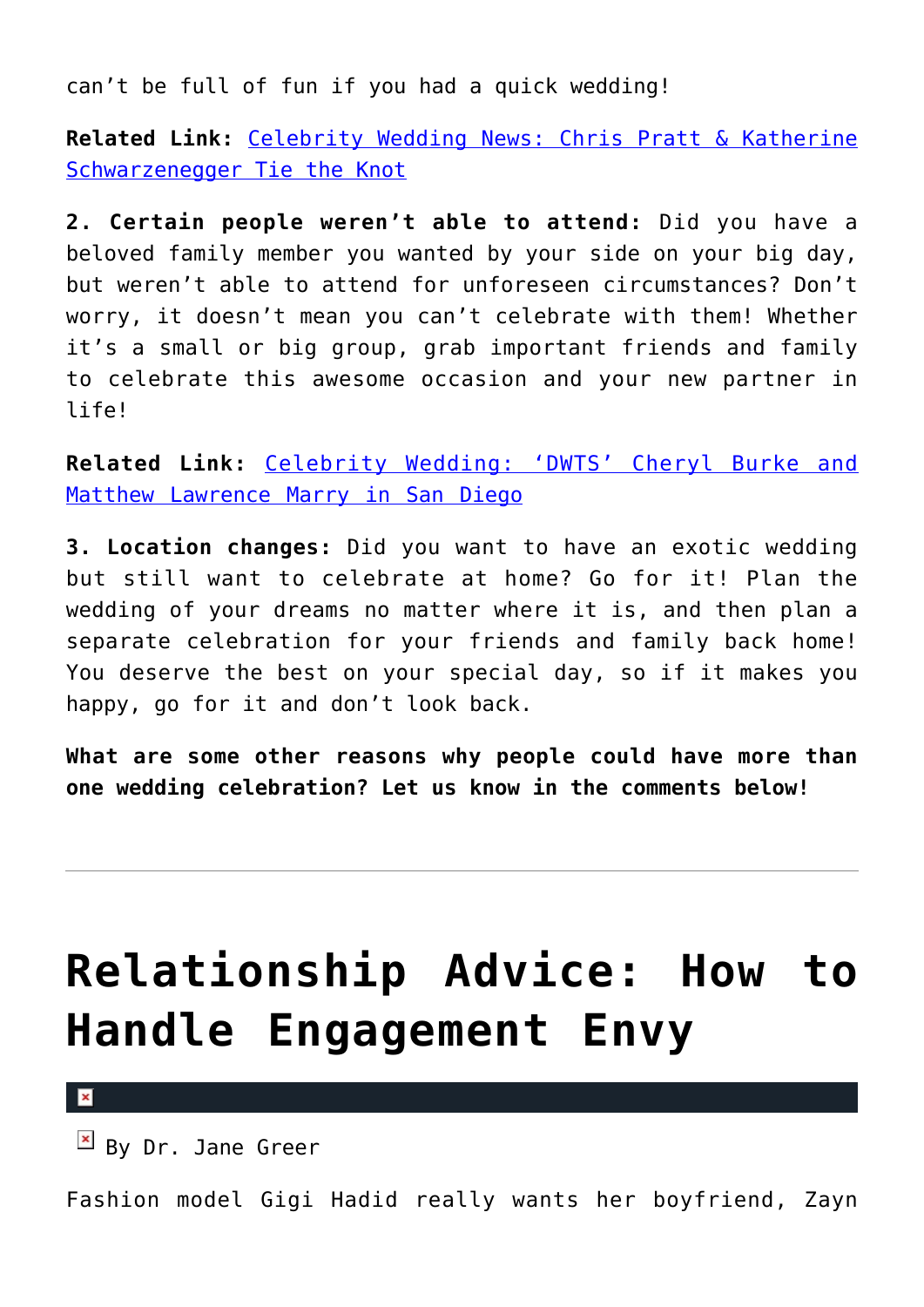Malik, to propose after she found out her ex, Joe Jonas, just got engaged. This is a common response of feeling envious when your ex has moved on from being with you and gets engaged to someone else. It's difficult to feel like you are a step behind when you see a former partner move forward with increased commitment, planning a future life together with someone else. This can be even more challenging if you are either at a standstill in your current relationship or worse if you're not in one at all. Engagement envy can strike and push you ahead when in fact you might not be ready to get engaged, as well as lead to pressure that can create conflict.

**How, then, can you handle envy and see the potential good you have right now instead of focusing on what could have been or forcing what isn't meant to be yet? Here's some relationship advice.**

Even though a relationship is over, there can be that urge to look back and wonder what you could have done differently. There might be a lot of bad that led you to the breakup, but somehow people tend to remember that pot of good that brought and kept you together, no matter how small it might be. With that in mind, it is hard not to wonder what you might have been able to do to work things out with your ex. Should you have tried harder, or given the love you once shared a second chance? These feelings can really come to the forefront when your ex becomes engaged to another person. You might even think that could have been, maybe should have been, you.

**Related Link:** [Celebrity Couple News: Gigi Hadid's Family Calls](http://cupidspulse.com/117923/celebrity-couple-news-gigi-hadid-family-calls-zayn-malik-great-guy/) [Zayn Malik a 'Great Guy' and Says 'She's Happy'](http://cupidspulse.com/117923/celebrity-couple-news-gigi-hadid-family-calls-zayn-malik-great-guy/)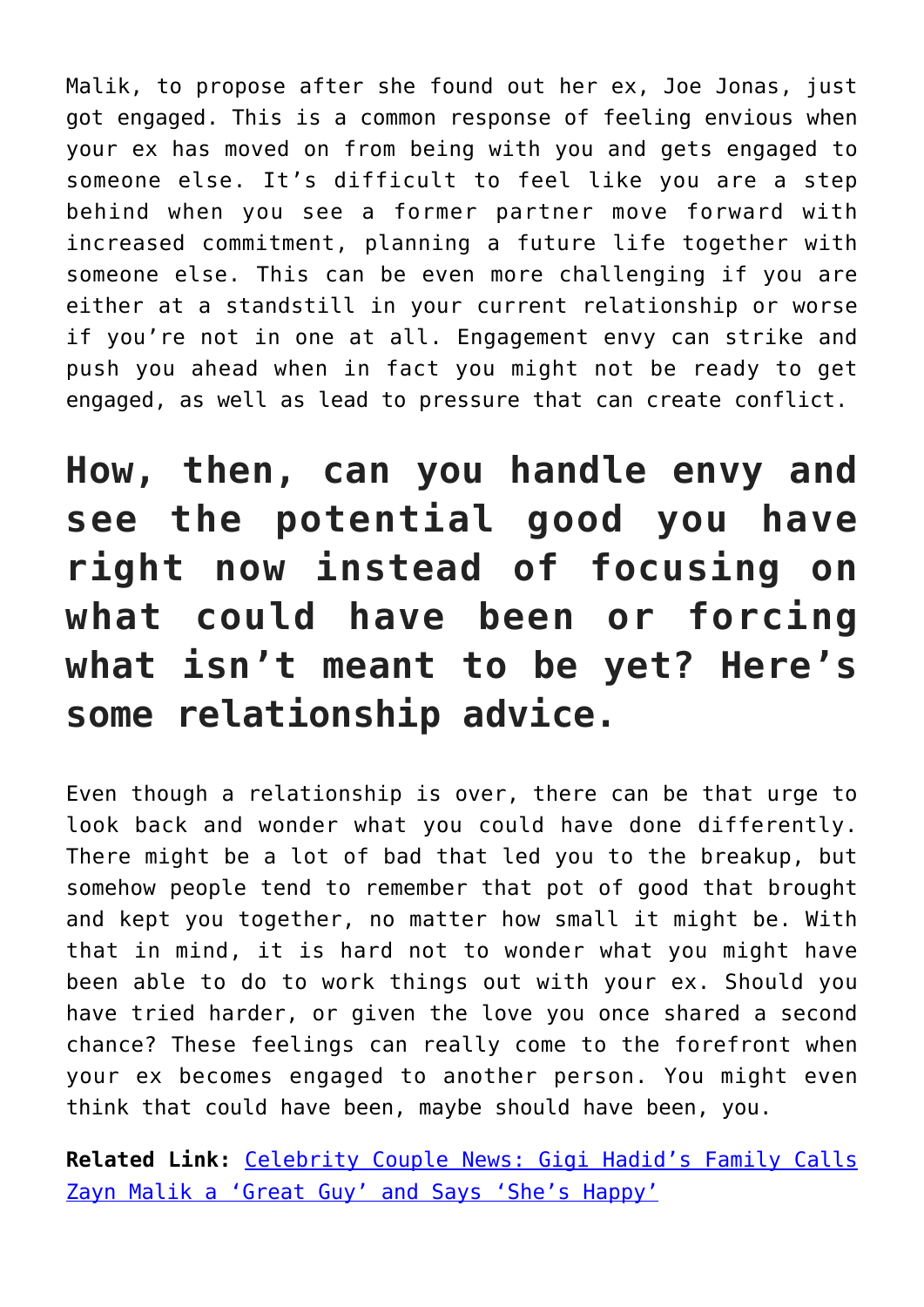Those negative feelings swirl around the sense that you've been cheated. You were the one who put up with so much negativity and worked at getting your partner to change for the better, and now someone else is going to reap the benefits. Or you might feel it's not fair that your ex so easily found another partner while you might still be looking for Mr. or Mrs. Right. Or, as in Gigi's case, you might actually be part of a new couple, but seeing your ex get engaged to someone else stirs up your own desire to do the same. This could be stemming from not wanting to see your former lover be more successful than you, resulting in your forcing your new partner to take the next step before either of you are ready.

### **Related Link:** [Celebrity Wedding: Joe Jonas & Sophie Turner Are](http://cupidspulse.com/121031/celebrity-wedding-joe-jonas-sophie-turner-engagement/) **[Engaged](http://cupidspulse.com/121031/celebrity-wedding-joe-jonas-sophie-turner-engagement/)**

All of these scenarios have the undercurrent of envy, which is never a pleasant place to be. So what can you do? First and foremost, remember what was different about the relationship you used to have and why you chose to end it in the first place. Trust your gut that you were taking care of yourself, and the breakup was in your best interest. If your ex was the one to call things off it might help to realize that the expectations he or she had for you were probably unrealistic, and take comfort in the fact that you are now free from that conflict and disappointment.

If you are currently not involved with somebody, it is really important to keep in mind that the connection you had with your ex served a purpose in helping you grow and discover what you are looking for in someone and what you're not. Even though they are now involved with someone else, try to keep that separate from your life and instead let it shed a light on what you want in your next relationship. Rather than getting caught up in feeling left behind or abandoned, or a failure that you and your ex couldn't make it work, focus on what you took out of it to better judge and choose your next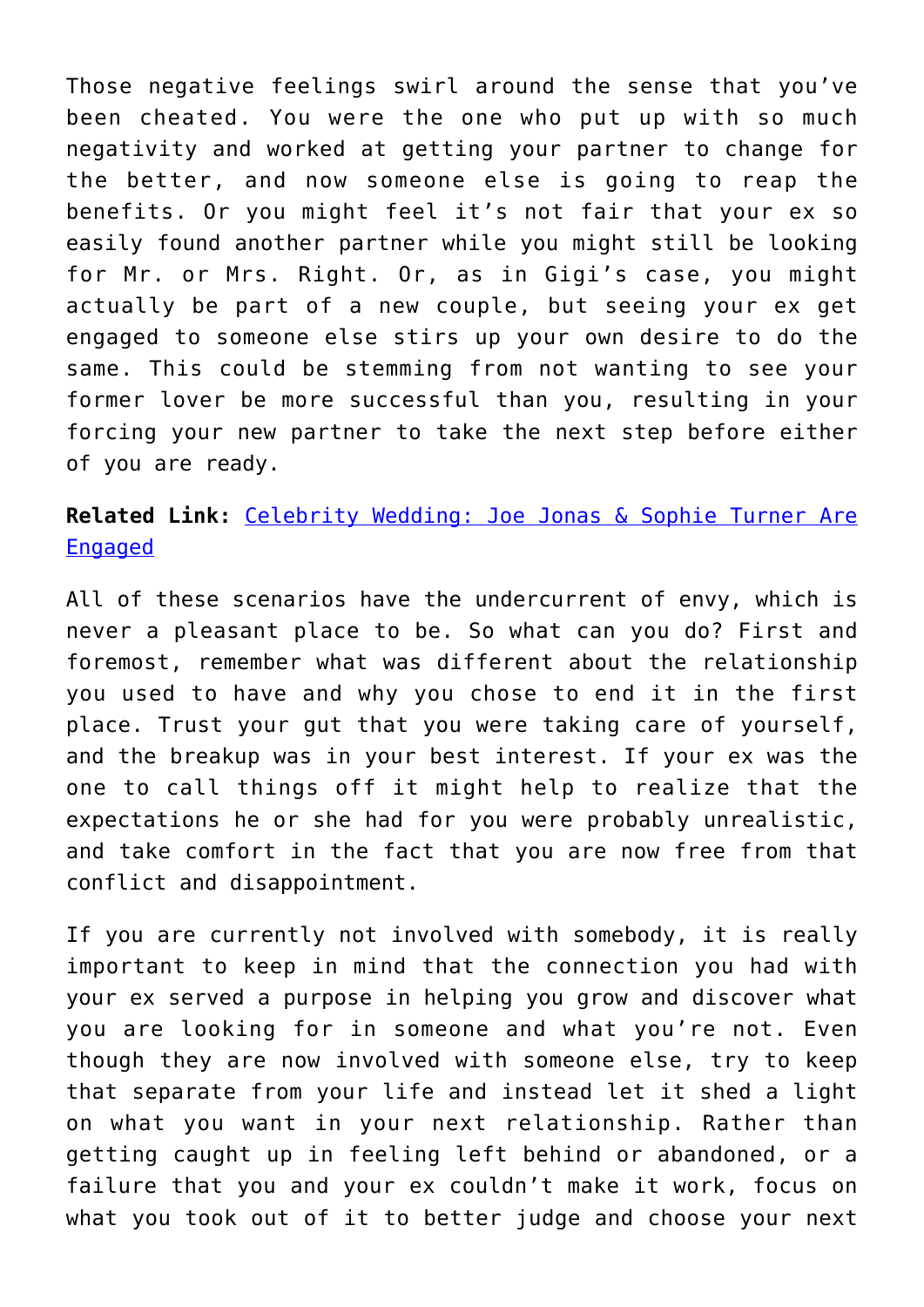partner.

Finally, if you are in a relationship as Gigi is, and your ex is already engaged to someone else, consider that this new situation for your ex may perhaps be a rebound romance. They might be in a hurry to have a commitment, and it still might be just as fraught with the complex issues you had together. Just because he or she is choosing to get married now does not mean it will necessarily be smooth sailing ahead. If you can, sit back and maybe find some relief in the fact that it is not you on the road to marriage with someone you already know brings discontent and hard times to the table.

Hopefully Gigi and Zayn will get engaged when the time is right for them, not her ex.

*Please tune in to the Doctor on Call radio hour on [HealthyLife.net](http://www.healthylife.net/) every Tuesday at 2 PM EST, 11 AM PST. First and third Tuesdays are Shrink Wrap on Call, second Tuesdays are HuffPost on Call, and the last Tuesday of the month is Let's Talk Sex! Email your questions dealing with relationships, intimacy, family, and friendships to Dr. Greer at [askdrjane@drjanegreer.com](mailto:askdrjane@drjanegreer.com). Connect with Dr. Jane Greer on [Facebook](http://www.facebook.com/DrJaneGreer), at www.facebook.com/DrJaneGreer, and be sure to follow [@DrJaneGreer on Twitter](https://twitter.com/#!/DrJaneGreer) for her latest insights on love, relationships, sex, and intimacy. For more on Dr. Greer, visit [http://www.drjanegreer.com.](http://www.drjanegreer.com/)*

# **[Celebrity Wedding: Joe Jonas](https://cupidspulse.com/121031/celebrity-wedding-joe-jonas-sophie-turner-engagement/) [& Sophie Turner Are Engaged](https://cupidspulse.com/121031/celebrity-wedding-joe-jonas-sophie-turner-engagement/)**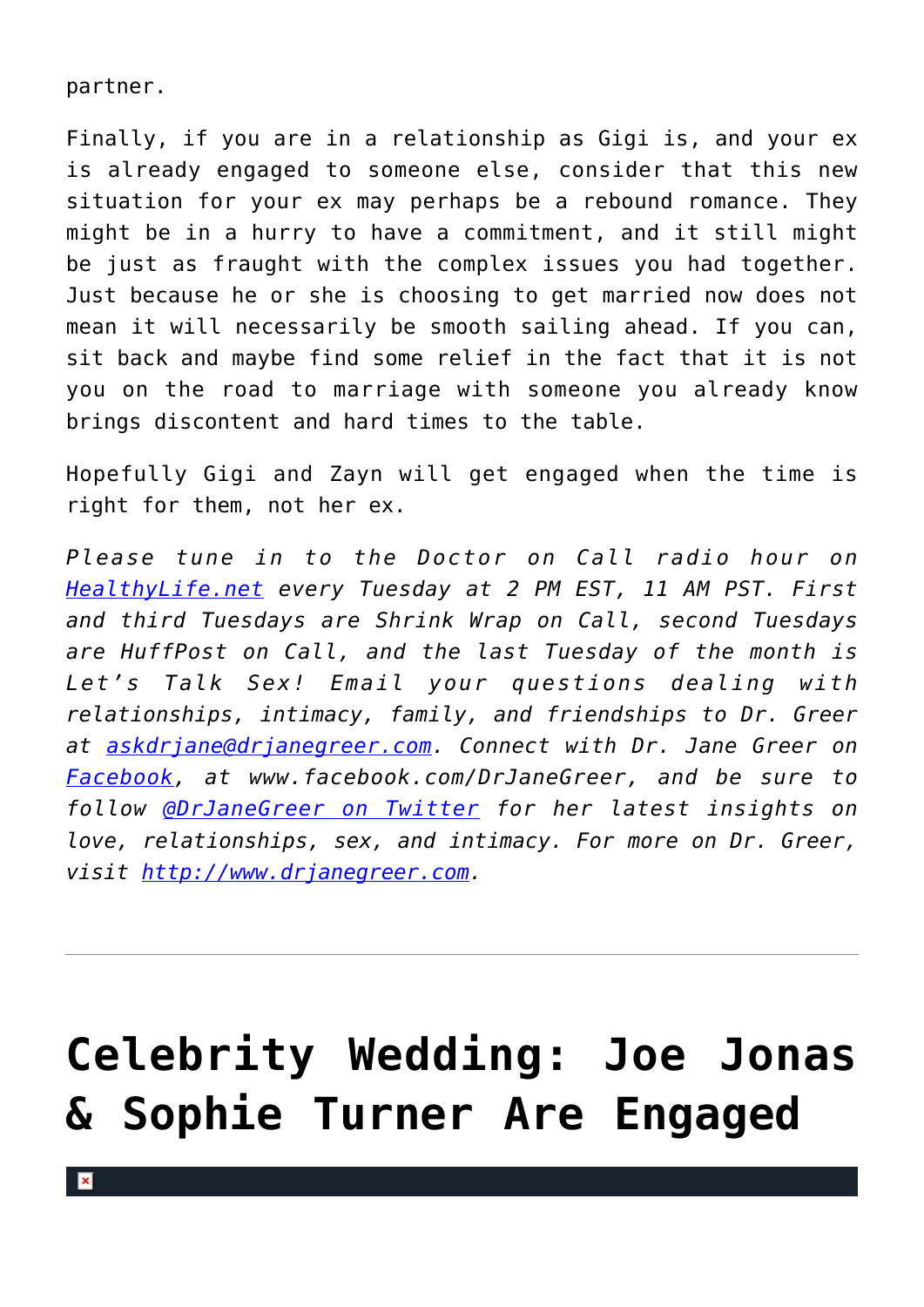### By [Rachel Sparks](http://cupidspulse.com/121112/rachel-sparks/)

According to *[UsMagazine.com](http://www.usmagazine.com/celebrity-news/news/joe-jonas-and-sophie-turner-are-engaged-see-the-ring-w509027)*, matching Instagram posts revealed that DNCE's vocalist and former boyband heartthrob Joe Jonas and *GOT*'s star Sophie Turner are officially engaged. The couple revealed the pear-shaped diamond on Sunday, October 15 to many warm congratulations. The [celebrity couple](http://cupidspulse.com/celebrity-news/celebrity-dating/) dated for less than a year before upgrading their relationship to an engagement.

### **There's another Jonas celebrity wedding in the works! What are some ways to personalize a marriage proposal?**

### **Cupid's Advice:**

Guys or gals, everyone dreams of those milestone moments in our lives. To ensure your proposal is just as unforgettable as this celebrity couple's, make sure you and your partner knows what the other wants. For the beginning of your romantic adventure, here is our [relationship advice:](http://cupidspulse.com/relationship-experts/)

**1. Public party or intimate moment:** Some people like the spotlight and some want privacy to celebrate. Know in advance how each of you would like to pop the question to truly celebrate this moment together. Remember, this sets the dynamics for the rest of your relationship.

**2. Ditch the diamond:** Diamonds aren't always a girl's best friend. Be fearless and find a gem, cut, or band that makes a statement unique to you and your significant other. As a symbol of your relationship, the ring serves as an opportunity for bragging about how great you two are together.

**3. Switch roles:** Today, women are fighters more than ever.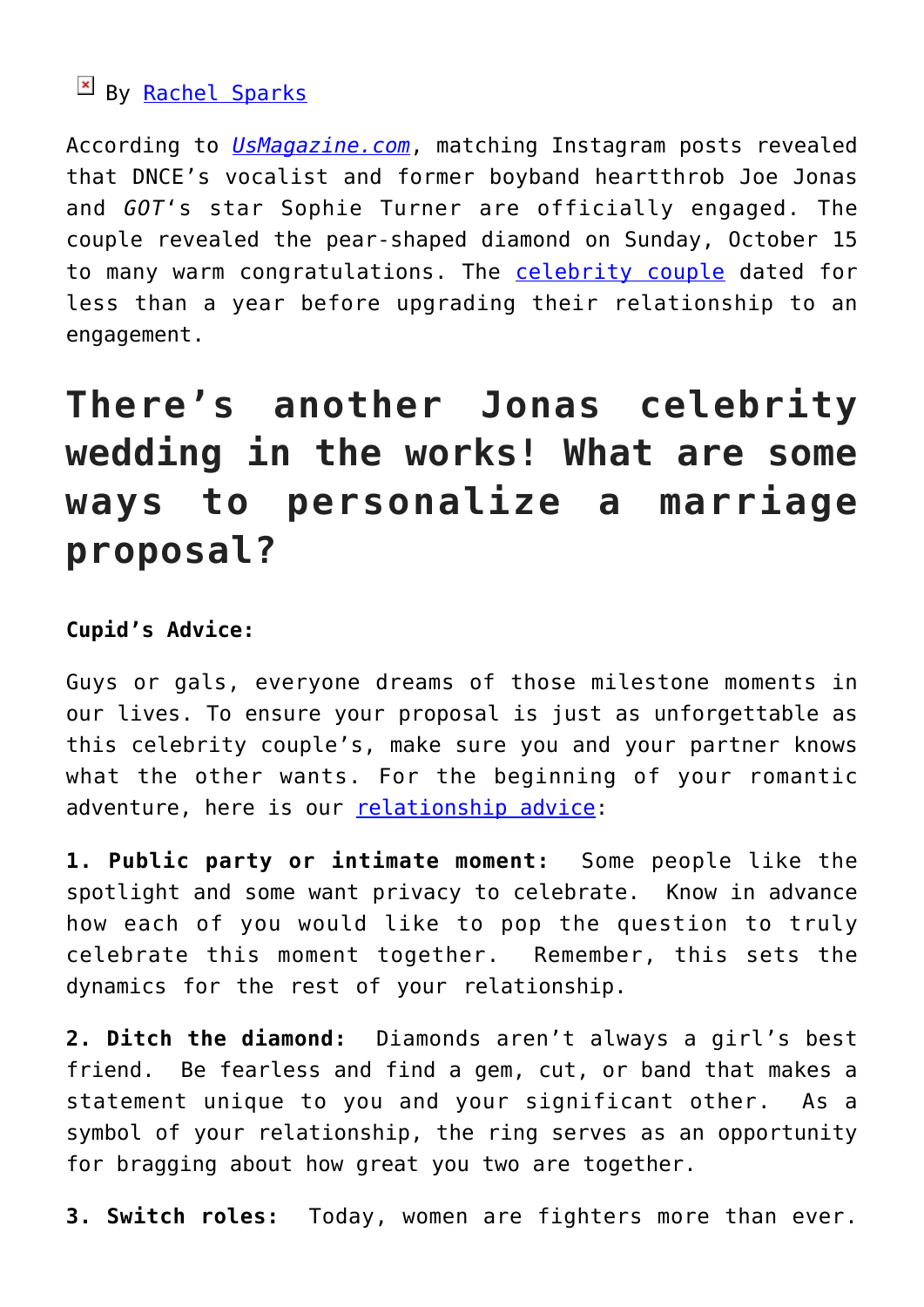We get what we want because we have the freedom to make it happen ourselves. Why limit this to careers? Bend a knee to your man and take control of your relationship the way you want it.

**What are your dream proposal ideas? Inspire others and comment below.** 

# **[Celebrity News: Sophie Turner](https://cupidspulse.com/119633/celebrity-news-sophie-turner-dating-joe-jonas/) [Says Dating Joe Jonas Is](https://cupidspulse.com/119633/celebrity-news-sophie-turner-dating-joe-jonas/) ['Like Living in a Fishbowl'](https://cupidspulse.com/119633/celebrity-news-sophie-turner-dating-joe-jonas/)**

#### $\pmb{\times}$

### **E** By [Marissa Donovan](http://cupidspulse.com/118743/marissa-donovan/)

Sophie Turner is absolutely sick of having her relationship under a microscope! According to *[Marieclaire.co.uk](http://www.marieclaire.co.uk/news/sophie-turner-interview-518581),* The *Game of Thrones* star shared that she's very happy with her relationship with Joe Jonas, but hates how the mundane moments of their relationship are being photographed. Jonas, who has a dating history of past [celebrity relationships](http://cupidspulse.com/celebrity-news/celebrity-break-ups/), seems to be used to the public attention from fans and paparazzi. Hopefully the couple can work past this issue that comes with being a [celebrity couple!](http://cupidspulse.com/celebrity-news/celebrity-dating/)

### **This [celebrity news](http://cupidspulse.com/celebrity-news/) has us realizing the unique challenges**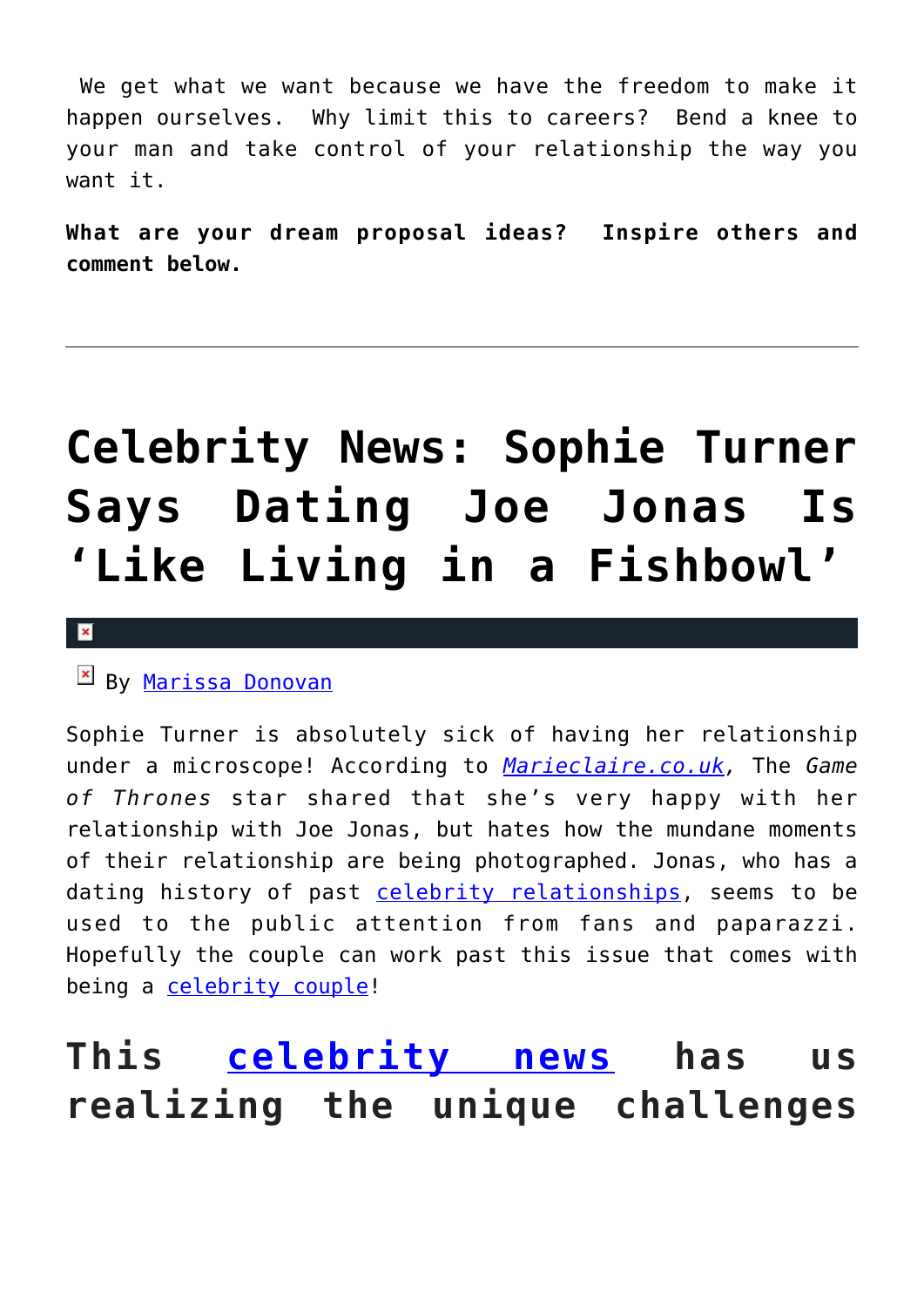## **celebrities face in relationships. What are the most common place challenges "normal" couples face, and what should you do about them?**

#### **Cupid's Advice:**

Your relationship can come with problems no matter how long you and your partner have been together. Here are some common problems couples run into while being together and how to fix them:

**1. Communicating:** One of the easiest relationship problems to solve is also the one that's the hardest to follow through with. Communicating feeling and problems in your relationship is very important and has to be done if you both want to stay together. If you struggle with sharing your concerns while being together, see a couples therapist to help translate emotions that you and your partner are experiencing!

**Related Link:** [New Celebrity Couple Joe Jonas & Sophie Turner](http://cupidspulse.com/115489/new-celebrity-couple-joe-jonas-sophie-turner/) [Cozy Up for PDA Packed Date](http://cupidspulse.com/115489/new-celebrity-couple-joe-jonas-sophie-turner/)

**2. Respecting Boundaries:** Like Sophie Turner, boundaries might be your biggest issue with your relationship! Whether it's family members or your partner, sometimes they can cross the line on discussing uncomfortable issues or invade your personal belongings. Although it may feel awkward at first, confront them by addressing how you feel about their behavior and ask them to please stop. If they do not stop the unwanted action, then seek advice from a couple therapist who can personally help you tackle the issue.

**Related Link:** [Gigi Hadid Says She Rejected Celebrity Boyfriend](http://cupidspulse.com/99972/gigi-hadid-rejected-celebrity-boyfriend-joe-jonas/) [Joe Jonas When She Was 13](http://cupidspulse.com/99972/gigi-hadid-rejected-celebrity-boyfriend-joe-jonas/)